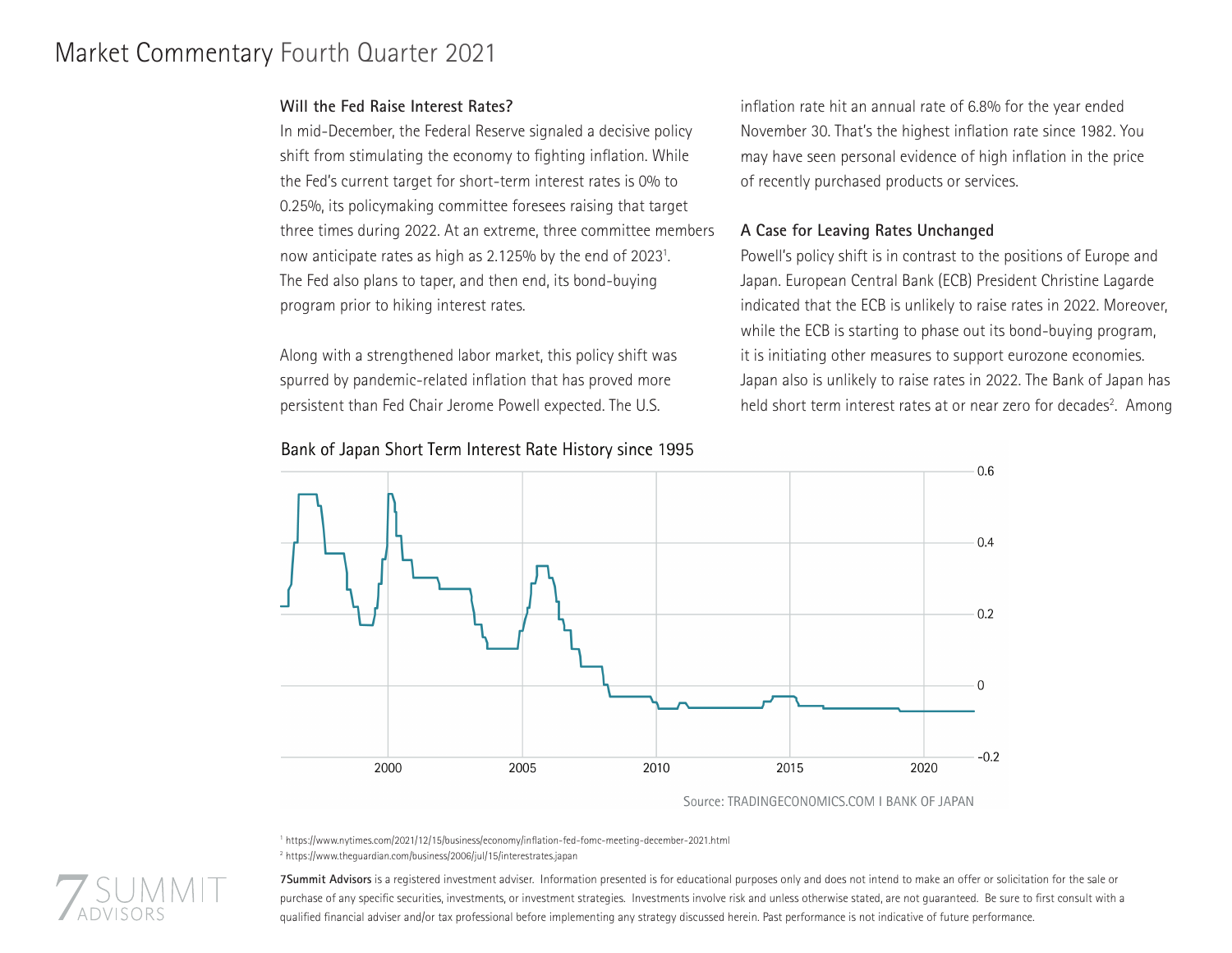# **7SUMMIT ADVISORS FOURTH QUARTER 2021**

major developed-world nations, the U.K. is an outlier. The Bank of England raised rates from 0.1% to 0.25% on December 16. This disparity among developed-nation interest rate policies is partly why I think that the Fed is unlikely to raise its target rate by much. Higher U.S. rates would make the U.S. more attractive to investors seeking yield. Foreign investors would convert their currency to U.S. dollars to buy U.S. bonds, driving up the price of the dollar. A more expensive U.S. dollar would, in turn, make U.S. goods and services more costly to foreigners, driving up the current U.S. account deficit. Such a development would likely be especially painful to large, U.S.-based multinationals that rely heavily on foreign sales.

#### **National Debt Service Could Influence Rate Decision**

Another constraint on U.S. rate hikes is the size of our national debt—a whopping \$29 trillion. That's bigger than the combined economies of China, Japan, Germany, the U.K., and India<sup>3</sup>. On top of that, the U.S. government is borrowing more than \$1 trillion annually and paying over \$900 million in interest per day<sup>4</sup>. If the Fed raises rates, we'll end up paying higher interest on that huge debt, which doesn't seem like a sensible move.

#### **Where to invest if markets falter**

A further influence on the future of U.S. rate hikes is the likelihood that investment markets won't react well to big hikes. Overall, I believe the Fed will maintain an "accommodative" stance. In

# The 2022 federal budget

CBO Baseline forecast, USD trillions



#### **CBO's Baseline economic assumptions**

|                          | 2022    | $'23 - 24$ | $'25 - '26$ | $'27 - '31$ |
|--------------------------|---------|------------|-------------|-------------|
| Real GDP growth          | $6.1\%$ | 1.6%       | $1.3\%$     | 1.6%        |
| 10-year Treasury         | 1.9%    | $2.1\%$    | $2.6\%$     | $3.2\%$     |
| Headline inflation (CPI) | $2.7\%$ | 2.3%       | $2.4\%$     | 2.4%        |
| <b>Unemployment</b>      | $4.1\%$ | 3.8%       | $4.2\%$     | 4.4%        |

Reference: Based on Update to the Economic Outlook, CBO (Congressional Budget Office), BEA (Bureau of Economic Analysis), "Federal Finances", Guide to the Markets, J.P. Morgan Asset Management, data as of September 30, 2021,

https://am.jpmorgan.com/us/en/asset-management/adv/insights/market-insights/guide-to-the-markets/

3 https://www.pgpf.org/infographic/the-national-debt-is-now-more-than-29-trillion-what-doesthat-mean?utm\_campaign=PGPF%20Newsletters&utm\_medium=email&\_hsmi=196763880&\_ hsenc=p2ANqtz--wWZPuxvWcwDRGYeX5-nKAbcwPjIbf85ckKtsgItoSv-qcL4MTWpZF\_GWrI-4XUFxZ7udA 2qq8zRVBKw89pr0NVt2b0Q&tutm\_content=196763880&utm\_source=hs\_email

4 https://www.pgpf.org/infographic/the-national-debt-is-now-more-than-29-trillion-what-doesthat-mean?utm\_campaign=PGPF%20Newsletters&utm\_medium=email&\_hsmi=196763880&\_ hsenc=p2ANqtz--wWZPuxvWcwDRGYeX5-nKAbcwPjIbf85ckKtsgItoSv-qcL4MTWpZF\_GWrI-4XUFxZ7udA 2qq8zRVBKw89pr0NVt2b0Q&tutm\_content=196763880&utm\_source=hs\_email



**7Summit Advisors** is a registered investment adviser. Information presented is for educational purposes only and does not intend to make an offer or solicitation for the sale or purchase of any specific securities, investments, or investment strategies. Investments involve risk and unless otherwise stated, are not guaranteed. Be sure to first consult with a qualified financial adviser and/or tax professional before implementing any strategy discussed herein. Past performance is not indicative of future performance.